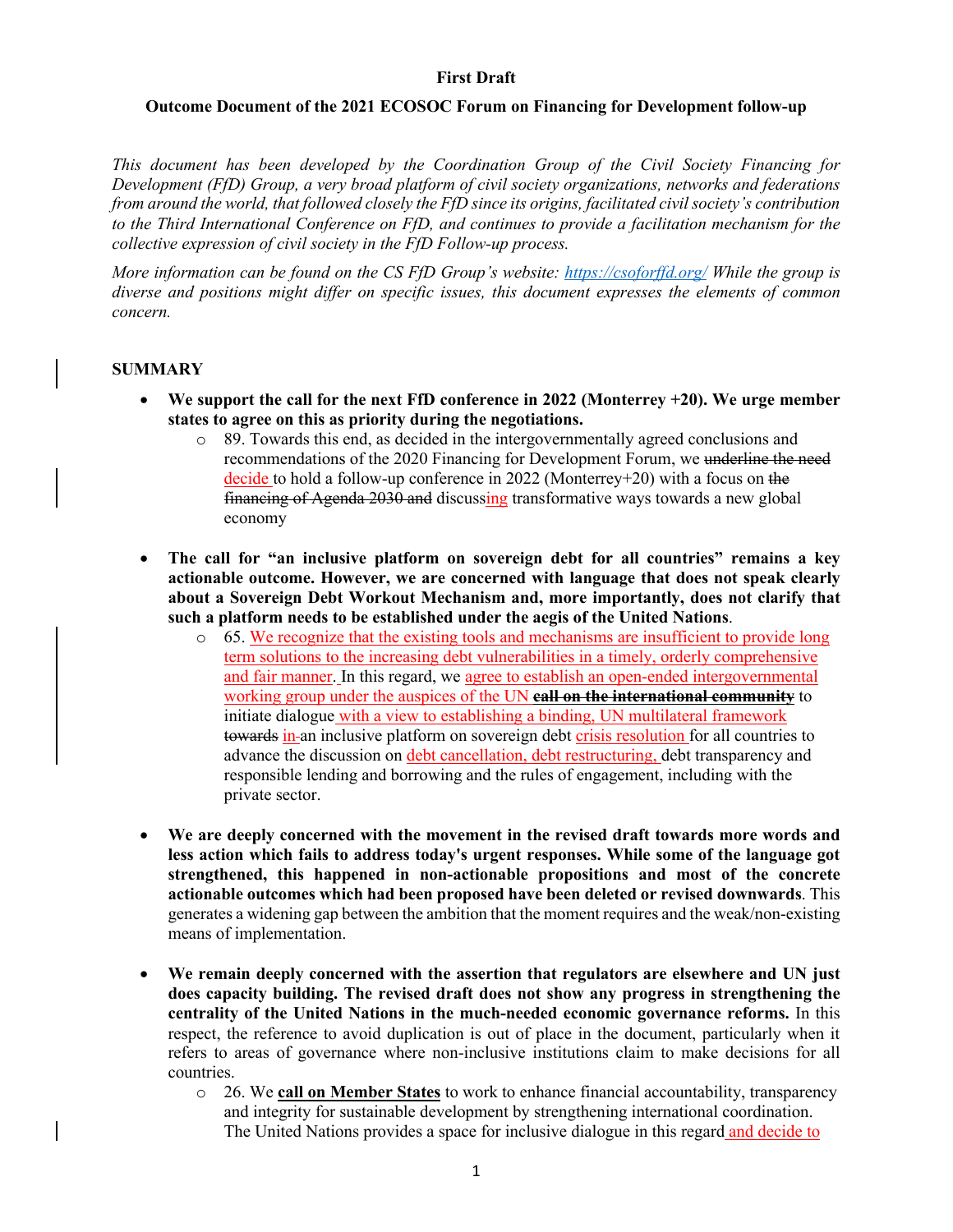establish a universal ECOSOC commission on international cooperation in tax matters and lead intergovernmental negotiations towards the adoption of a UN Tax Convention that addresses tax related illicit financial flows on a systemic level. through existing mechanisms in accordance with their mandates, without duplicating the work of other international standard-setting bodies.

- o 58. We **call on all relevant stakeholders, including the United Nations** to implement a temporary global moratorium on all provisions in all current trade and investment agreements that impede governments' policy space to implement necessary COVID-19 measures, including, but not limted to the international investment agreements (IIAs) and the dispute settlement mechanism thereof, that are forcing developing countries to pay huge compensation in the time of a pandemic..
- o 73. We request decide to establish a Global Technology Assessment Mechanism at the the United Nations to support developing countries through knowledge sharing and capacity building in order to better understand the implications of emerging digital technologies for fiscal and monetary policies and harness the opportunities offered by technologies.
- $\circ$  76. We therefore underscore the urgent need to accelerate investment in the digital transition and strengthen efforts to bridge the digital divide, especially for women and build an open, free and secure digital world. We **call for strengthened international cooperation** and call on the Science, Technology and Innovation Forum 2021 and the 24<sup>th</sup> session of the ECOSOC Commission on Science and Technology for Development to present recommendations to member states on global governance of digital technologies and digitalization to address the digital divide and to support developing countries in strengthening science, technology and innovation, including financing investment in ICT infrastructure.
- 1. We, Ministers and high-level representatives, have met from 12 to 15 April 2021 at the Sixth Economic and Social Council Forum on Financing for Development follow-up.

**------------**

- 2. We express our resolve to continue to scale up our efforts towards the full and timely implementation of the Addis Ababa Action Agenda of the Third International Conference on Financing for Development. We further reaffirm our commitment to strengthen multilateral cooperation and solidarity to combat the consequences of the pandemic. We recognize that recovery strategies out of the crisis need to be designed to accelerate the implementation of the 2030 Agenda in the Decade of action, building a sustainable and inclusive economy, as well as helping to reduce the risk of future shocks.
- 3. We note with concern that while even before the COVID-19 pandemic, the world was not on track to achieve the SDGs by 2030 and the Paris Agreement, we are now facing a multidimentional crisis of health, socio-economic, climate change and environmental challenges.
- 4. The pandemic has caused immense human suffering across the globe and triggered the worst economic and social crisis in generations. It has exacerbated pre-existing inequalities and vulnerabilities within and between countries. Although the virus has impacted everyone everywhere, developing countries, especially the most vulnerable countries and people, have been disproportionally affected. We recognize the urgent need to support in particular those who are vulnerable or in vulnerable situations, including women and girls, youth, persons with disabilities, older persons, indigenous peoples, local communities, refugees, displaced persons, migrants, to protect human rights for all and to ensure that no country or person is left behind.
- 5. At the centre of a global recovery is equitable, affordable access for all to the COVID-19 vaccines, therapeutics and diagnostics. We stress the need to develop international partnerships particularly to scale-up manufacturing and distribution capabilities, in recognition of differing national contexts, and recognize the role of extensive immunisation against COVID-19 as a global public good for health. We resolve to work tirelessly to ensure ensure universal, free, safe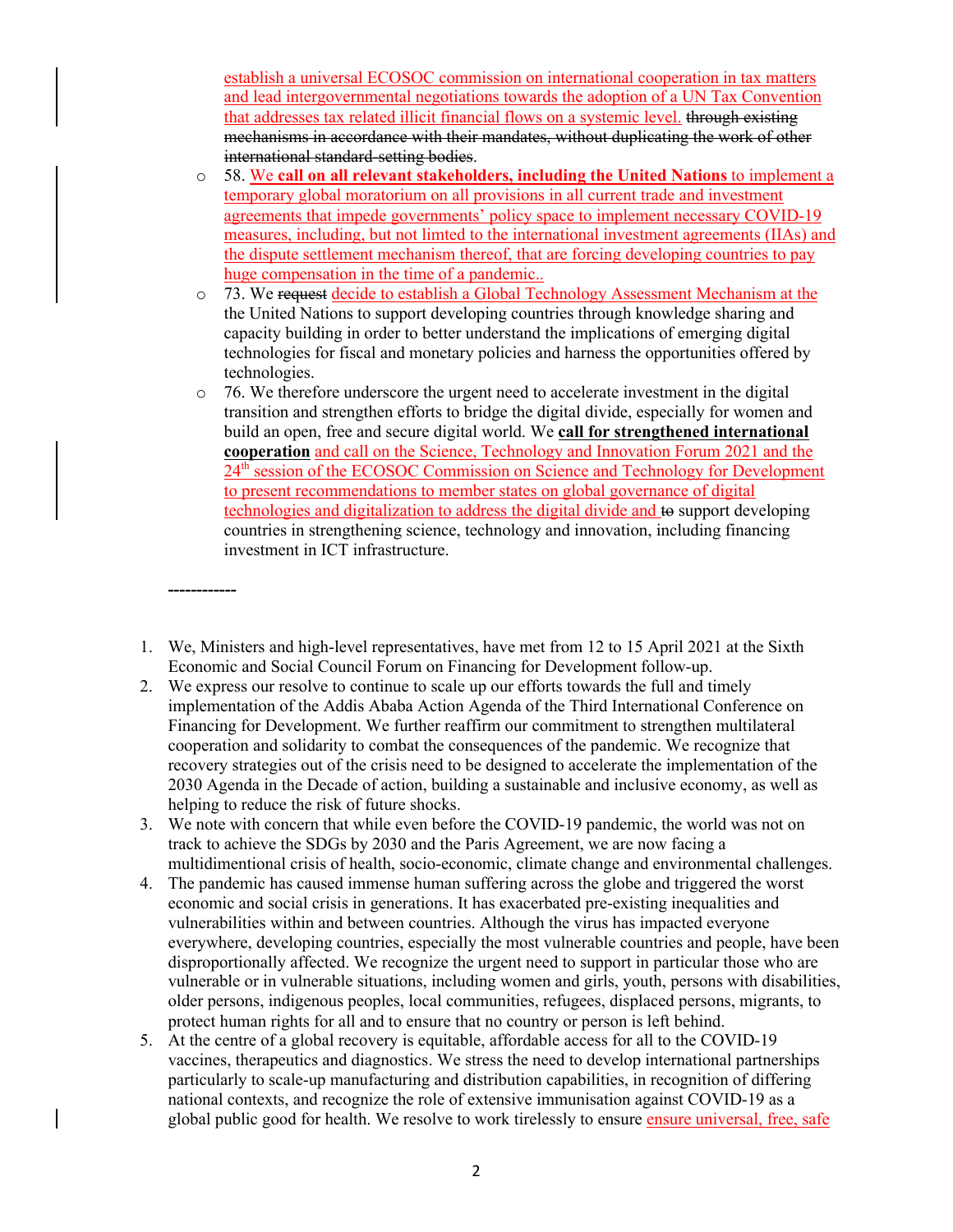and timely access for all countries to COVID-19 vaccines, therapeutics and diagnostics. We fully support the Access to COVID-19 Tools Accelerator (ACT-A) initiative and its COVAX facility and **call on countries** to fill the funding gap of these facilities. We also encourage that countries, with the capacities to do so, take actions to actively support COVAX and the WHO, including by sharing excess doses with the COVAX facility to promote the fair distribution of the vaccine to developing countries. We welcome further support and access to concessional financing and other financial measures by multilateral financial institutions to help developing countries meet national vaccine requirements, improve national health systems, preparedness, and health infrastructure and progress towards universal health coverage.

- 6. We recognize that universal health coverage is fundamental for achieving all Sustainable Development Goals. We underscore that public investments in resilient health infrastructure and public health systems aligned with the 2030 Agenda are key to advancing prosperity and development and alleviating poverty.
- 7. We are deeply concerned that many developing countries are unable to meet the essential health and humanitarian needs of their people and to recover from the recession due to growing liquidity and fiscal constraints, growing debt servicing obligations and high borrowing costs. There is a grave danger of a sharply diverging world: a group of countries are recovering on the back of strong stimulus measures and digital transformation – with many others potentially facing a lost decade of sustainable development, if decisive action is not taken urgently.
- 8. Countries in special situations are facing enhanced vulnerabilities. We **call upon the international community** to provide LLDCs, LDCs and SIDS with targeted support measures that take into account their special challenges to be used as stimulus to fully implement the Vienna Programme of Action for Landlocked Developing Countries for the Decade 2014–2024, SAMOA Pathway nd address the impacts of COVID-19 and sustainable recovery.
- 9. The magnitude of the crisis demands a significant, timely and coordinated international response to achieve a resilient, sustainable and inclusive recovery everywhere. We recognize the signifant role played by the Financing for Development in the Era of COVID-19 and Beyond initiative, convened by the Governments of Canada, Jamaica and the Secretary-General, and note its particular relevance to the UN development system, the G20, G7 and WBG/IMF in advancing the Financing for Development agenda. We express appreciation for the endorsement by the Governments of the G20 in its 2020 meetings for the G20 Support to COVID-19 Response and Recovery in Developing Countries.
- 10. We commit to undertake strong and coordinated global stimulus efforts that promote decent work and support the just transition to greener, healthier, inclusive, and more resilient economies and societies. We are resolved to overcome the systemic impediments including undertaking further deliberations on capturing the financing of global public goods in order to accelerate the achievement of the 2030 Agenda for Sustainable Development, the Addis Ababa Action Agenda, the Paris Agreement, and the Sendai Framework for Disaster Risk Reduction. We restate that the 2030 Agenda is the global blueprint for building back better after the pandemic.

#### **Cross-cutting issues**

- 11. The COVID-19 pandemic has deepened pre-existing inequalities and increased pressure on persons in vulnerable situations, with the most vulnerable countries and people most at risk of being left further behind in the health and socioeconomic recovery efforts. We resolve to take action to reduce exclusion, tackle poverty and inequalities and end discrimination. We resolve to take action to prioritize **public** spending, among others, on essential health functions and social protection floors targeted to reduce exclusion, tackle inequalities and end discrimination, including in access to trade and capital markets, affordable energy and technologies for sustainable development.
- 12. The COVID-19 pandemic has severely impacted societies with women and girls being disproportionally affected. Women make up a significant portion of frontline health workers, continue to do the majority of unpaid care work and face increased risks of domestic violence and exploitation. Years of progress towards achieving gender equality are at risk of being lost. We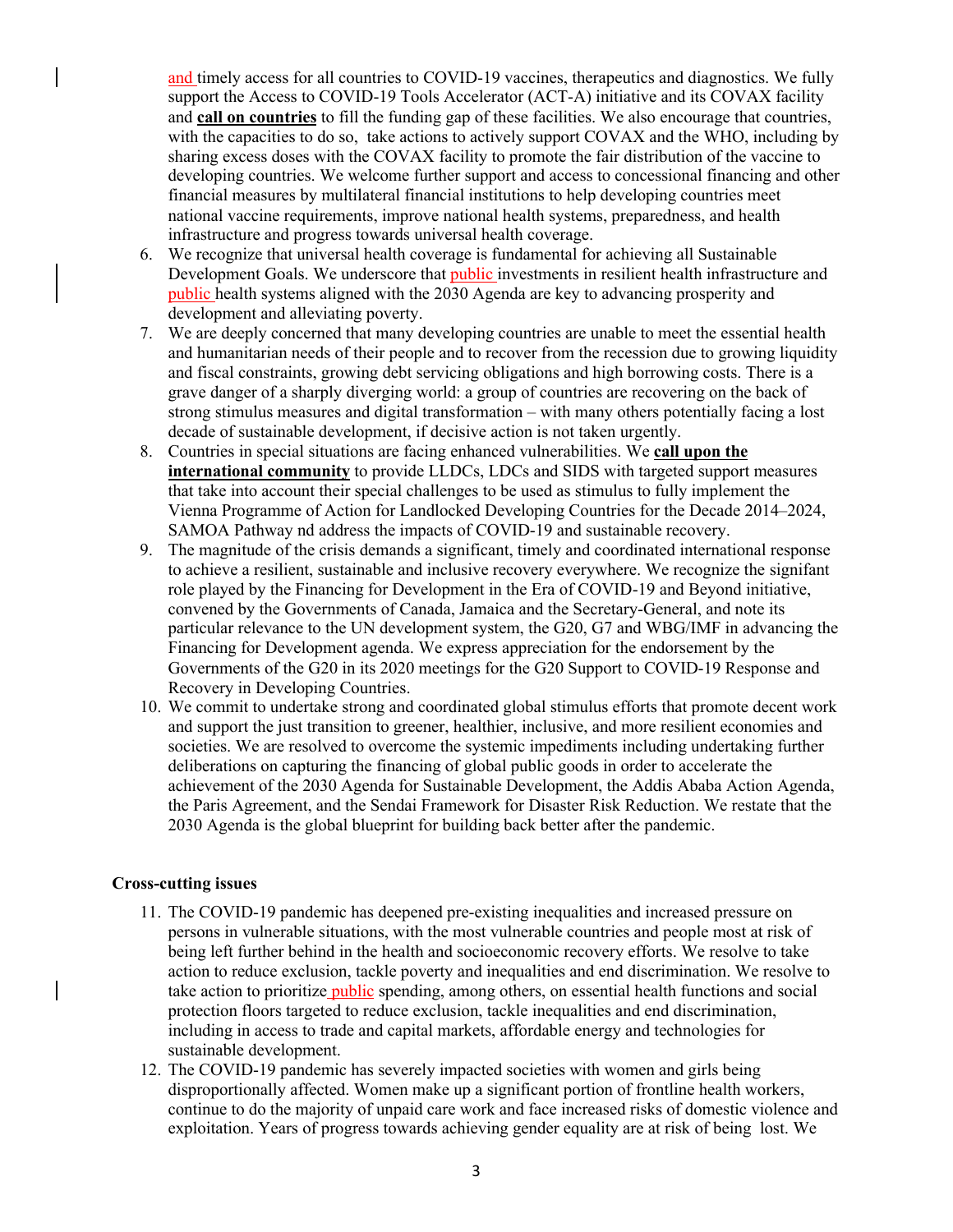commit to massively lift our efforts to achieve gender equality and full realization of women's human rights by implementing the Beijing Declaration and platform for Action as well as gender responsive COVID-19 recovery health, social and economic programs that place those who have been disproportionately affected, including women and youth at the center, including by promoting care systems that recognize, value, reduce and redistribute unpaid domestic and care work..

- 13. We further commit to create an enabling environment for women's leadership and capacities, with the aim to address existing underrepresentation in decision-making processes. We are deeply concerned that the pandemic has increased existing inequalities in children's access to learning, hitting schoolchildren in poorer countries particularly hard. We recognize that investing in children and youth is critical to achieving inclusive, equitable and sustainable development for present and future generations.
- 14. We recognize the compounding effects climate change, biodiversity loss, desertification and environmental degradation have in the context of the recovery from COVID-19, including the severe impact on all economies and especially those of developing countries. We will strive to achieve the conservation of biological diversity, the sustainable use of its components and to mobilize appropriate financial resources to this end. We recognize the importance of a green, sustainable recovery from COVID-19 and putting countries on path to keeping 1.5 degrees within reach, and reiterate the need for increasing the support to the most vulnerable countries.
- 15. COVID-19 and climate change have demonstrated the importance of understanding risk across all sectors and at all levels of planning - global, regional, national, sub-national and local. Disaster risks are becoming more frequent, complex and systemic. There is an urgent need to shift the balance from investing in response, to investing in prevention and in risk reduction. Risksensitive public investment planning and risk financing policy can be supported through integrated national financing frameworks for sustainable development.
- 16. We further stress that investment in sustainable and quality infrastructure is critical for an inclusive COVID-19 recovery and for acceleration towards achieving the SDGs. The investment gap for the achievement of the 2030 Agenda is growing and investment in infrastructure in developing countries has declined by over \$50 billion last year alone. Private and public financing must be scaled up to catalyze long-term and non-debt creating investments in infrastructure that will help to achieve the 2030 Agenda.

## **Domestic Public Resources**

- 17. Public finance is crucial for health and social-economic recovery. Domestic and international efforts have to go hand in hand in creating the fiscal space to invest in the immediate COVID-19 response and recovery, and to drive the achievement of the SDGs. We reiterate that these exceptional fiscal measures should be maintained for as long as needed to secure health, social and economic recovery.
- 18. Social protection systems have been the first line of defense against the negative impact of COVID-19. We are committed to scale up financing to protect the livelihood and health of vulnerable communities and to close the financing gap faced by vulnerable countries including the LDC's and SIDS. We **call on governments** to extend social protection for all, including workers in the informal economy, promoting fiscally sustainable and nationally appropriate social protection systems and measures for all, including floors, with a focus on those furthest below the poverty line and the vulnerable, persons with disabilities, indigenous persons, children, youth and older persons.
- 19. We reiterate that recovery programmes must advance the SDGs, the Addis Ababa Action Agenda and the and the goals of the Paris Agreement. We will take concrete steps to phase out inefficient fossil fuel subsidies and introduce carbon pricing. Progressive Ffiscal policies such as financial transaction tax, corporate tax, wealth tax, excess profits tax, property tax can environmental and earbon pricing help countries generate revenues, reduce climate and environmental risks and help achieve the commitments of the Paris Agreement, SDGs and Addis Ababa Action Agenda, while also generating co-benefits on growth, jobs, health, environment, and equity, as well as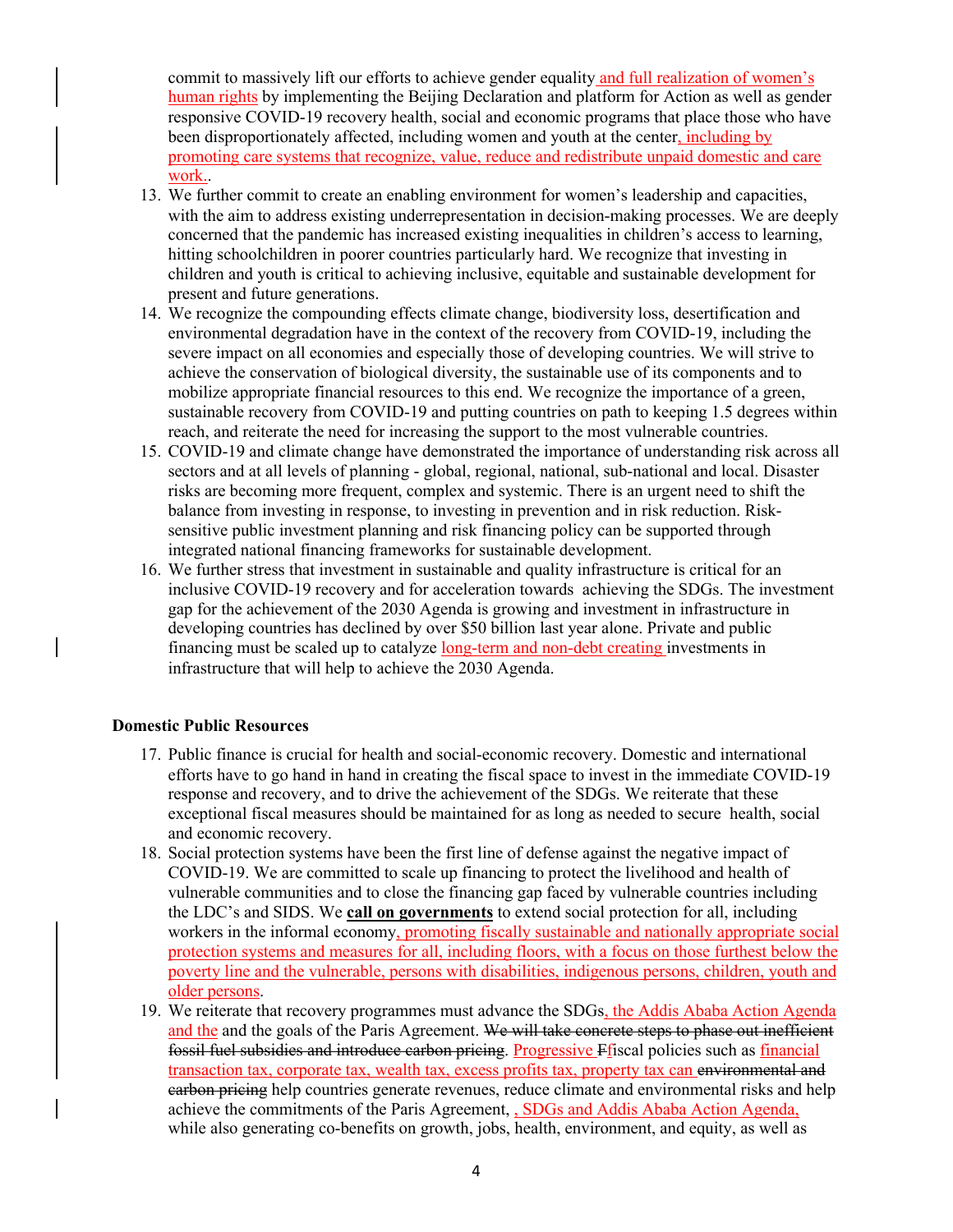strengthening the competitiveness of domestic industries. Multilateral solutions and international cooperation on earbon taxation should support national actions.

- 20. We recognize the importance of transparent fiscal systems in combating inequality and recommit to strengthening the capacities of revenue administrations through modernized, progressive tax systems, in line with the Addis Ababa Action Agenda. We acknowledge that any consideration of tax measures in response to the digitalization of the economy should include a thorough analysis of the implications for developing countries, taking into account their inputs, with a special focus on their unique needs and capacities. We **call on the United Nations**, working with other International Organisations, to support countries, particularly developing countries, in enabling space for norm-setting, building policy and administrative capacity for the effective and efficient taxation of the digital economy including the imposition of customs duties on electronic transmissions, which should be discussed at the UN and not at the WTO, tariffs being an extremely important source of revenues for developing countries and an essential component of taxation of the digital economy. We welcome the work of the UN Committee of Experts on International Cooperation in Tax Matters on this issue and urge the committee to complete its work on a new Article 12B of the UN Model Tax Convention before the end of its current mandate. We welcome the work, including capacity development by the United Nations, on tax policy and administration as well as on infrastructure asset management for sustainable development.
- 21. We note the work of the Addis Tax Initiative (ATI) in fostering collective action to strengthen capacities of developing countries for closing recognised gaps in development finance and urge developed countries to ensure policy coherence to combat tax-related illicit financial flows.
- 22. We reiterate our deep concern on the growing illicit financial flows internationally and domestically. We note the report of the High Level Panel on International Financial Accountability, Transparency and Integrity for Achieving the 2030 Agenda (FACTI Panel). We welcome the Special Session of the General Assembly against Corruption, to address the challenges and measures to prevent and combat corruption and strengthen international cooperation. We note the work of the Financial Action Task Force (FATF) in this area. We look forward to the Secretary General's forthcoming policy brief on illicit financial flows.
- 23. We will also work to lower barriers to cross-border access to beneficial ownership information for recovery and return of stolen assets and reiterate our support for full implementation of the UN Convention against Corruption. We reaffirm our commitment to eliminate safe havens that create incentives for the transfer abroad of stolen assets and illicit financial flows. We propose that policy actions be taken to ensure timely return of stolen assets, and invite UNODC in collaboration with the World Bank Group to present a full proposal for a multilateral mediation mechanism for asset recovery and return before the next FFD Forum.
- 24. We **call for more concerted efforts at the national level**, where appropriate, to address the role of the financial institutions, lawyers, accountants and others in enabling corruption, crime and tax evasion and avoidance. In addition, we consider the possibility of waiving or reducing to the barest minimum the processes and costs of the recovery of assets, in particular by reducing the administrative and legal bottlenecks in the recovery of illicit assets.
- 25. We **call on Member States** to recommit to addressing the challenges of preventing and combating illicit financial flows and strengthening international cooperation and good practices on assets return and recovery, including by more effective measures to implement existing obligations under the United Nations Convention against Corruption and the United Nations Convention against Transnational Organized Crime and the Protocols thereto, and to implement effective, inclusive and sustainable measures to prevent and combat corruption illicit financial flows within the framework of the 2030 Agenda.
- 26. We **call on Member States** to work to enhance financial accountability, transparency and integrity for sustainable development by strengthening international coordination. The United Nations provides a space for inclusive dialogue in this regard and decide to establish a universal ECOSOC commission on international cooperation in tax matters and lead intergovernmental negotiations towards the adoption of a UN Tax Convention that addresses tax related illicit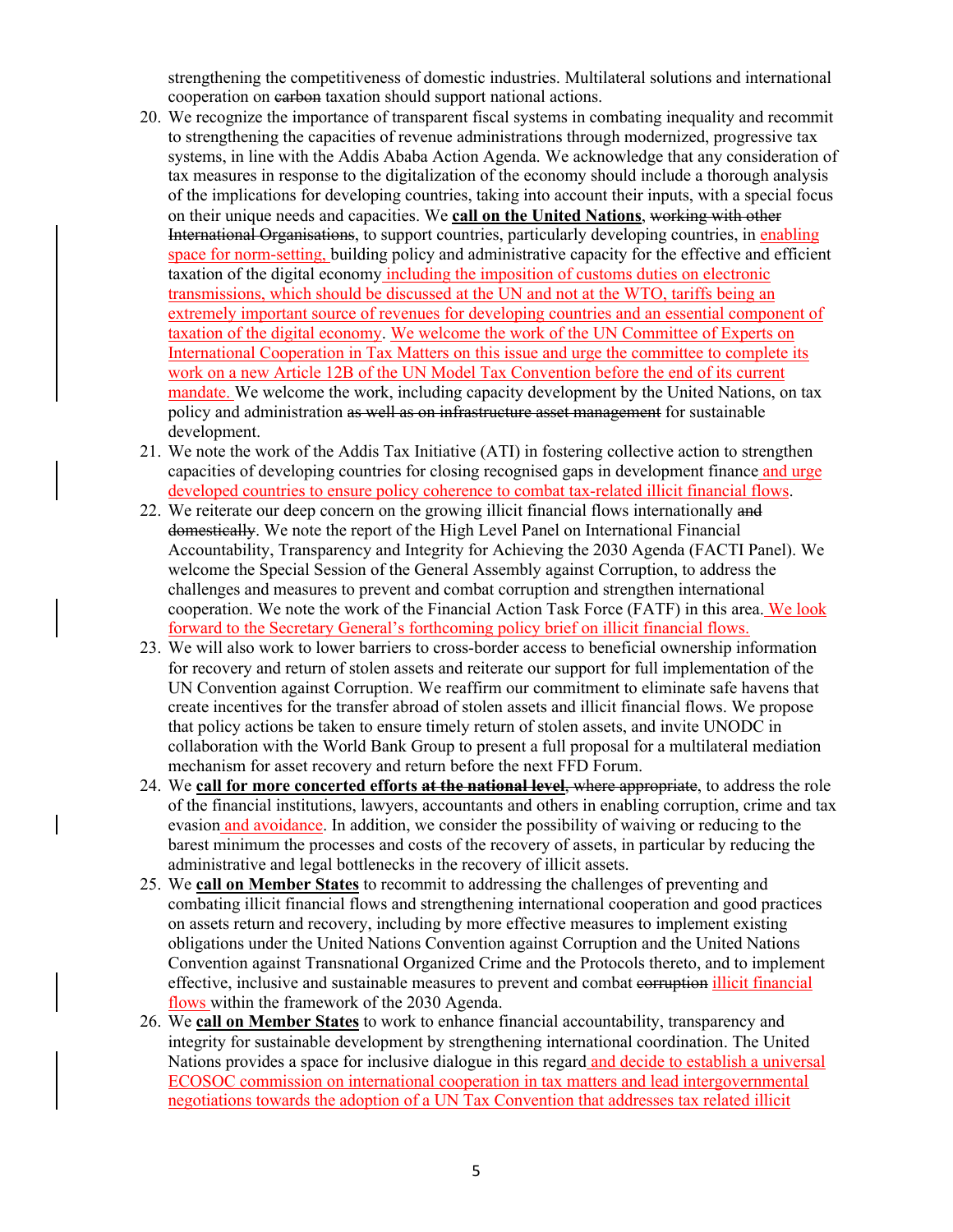financial flows on a systemic level. through existing mechanisms in accordance with their mandates, without duplicating the work of other international standard-setting bodies.

#### **Domestic and international private business and finance**

- 27. We express concern about the deep decline in global FDI flows. The crisis provides an opportunity to build a new business model that works for everyone under a new social contract that focuses on long term gains. We recommit to taking collective actions to further align private business and finance with the SDGs and channel investment where it is most needed.
- 28. We also recognize the need to make private business more accountable for its impact on sustainable development which requires regulation and the extensive implementation of ex-ante evaluation of human rights, social, environmental and gender equality impacts. We encourage progress towards globally consistent and comparable international standards for sustainabilityrelated disclosure, by leveraging existing principles, frameworks, and guidance. We will strive to develop a common framework of definitions and criteria for sustainable economic activities.
- 29. We further emphazise the private sector's role in advancing gender equality by ensuring women's full and productive employment and decent work, equal pay for equal work or work of equal value, and equal opportunities, as well as protecting them against discrimination and harassment in the workplace.
- 30. We will take into account the crucial role of MSMEs in contributing to SDG implementation through job creation for the poorest and most vulnerable to improve livelihoods, and promote support measures to engage MSMEs in recovery efforts.
- 31. We welcome the initiatives of the UN system on SDG financing and **call on the United Nations system** to advance innovative solutions that can further unlock investment in SDGs. In this regard, we welcome the Secretary-General's ongoing efforts, through a series of Roundtables on Extractive Industries, to maximize extractive industries' contribution to sustainable development.
- 32. We further welcome the work of the GISD Alliance convened by the UN Secretary-General.
- 33. We will explore the role of credit-rating agencies in the context of the COVID-19 recovery and implementation of the 2030 Agenda and invite the Inter-agency Task Force on Financing for Development to include analysis in this regard in its 2022 report.
- 34. We acknowledge the ongoing work by the United Nations system, in line with the provisions of GA resolution A/RES/75/215 undertaken to analyze and develop the multidimensional vulnerability index (MVI) of SIDS considering deteriorating credit ratings due to high indebtedness and limited export revenues. We also **call on the Inter-Agency Task Force on Financing for Development** to include in its 2022 report an analysis of the potential use of the multidimensional vulnerability index (MVI) for SIDS' debt restructuring with the aim to build credit worthiness and expand access to financing, including concessional financing.
- 35. We are concerned about the decline in remittances, an important source of income for receiving families in developing countries, which has decreased by about \$40 billion due to the Covid-19 crisis. We further express our concern at the continued decline in correspondent banking relationships, due to de-risking trends, and the consequences on low-value remittances flows. We welcome the ongoing work on the G20 Roadmap to enhance cross-border payments, and to coordinate on regulatory, supervisory and oversight frameworks. We will work to improve the access to, usage and quality of financial services to lower the cost of remittances in line with the Global Compact for Safe, Orderly and Regular Migration. We recommit to taking concrete actions to reduce the average transaction cost of migrant remittances by 2030 to less than 3 per cent of the amount transferred, as agreed in the Addis Ababa Action Agenda.
- 36. We recognize that investments in low-emission, resource-efficient technologies and sustainable and resilient infrastructure can spur growth and economic recovery, address inequalities, and at the same time accelerate just transition towards climate-resilient and sustainable economies. We recognize the importance of investing in nature-based solutions, ecosystem restoration, sustainable resources and land use as well as that better consideration of climate and naturerelated risks will help promote sustainable economy. We acknowledge and support the Italian G20 Presidency's proposal to assess merits and challenges related to SDG financing strategies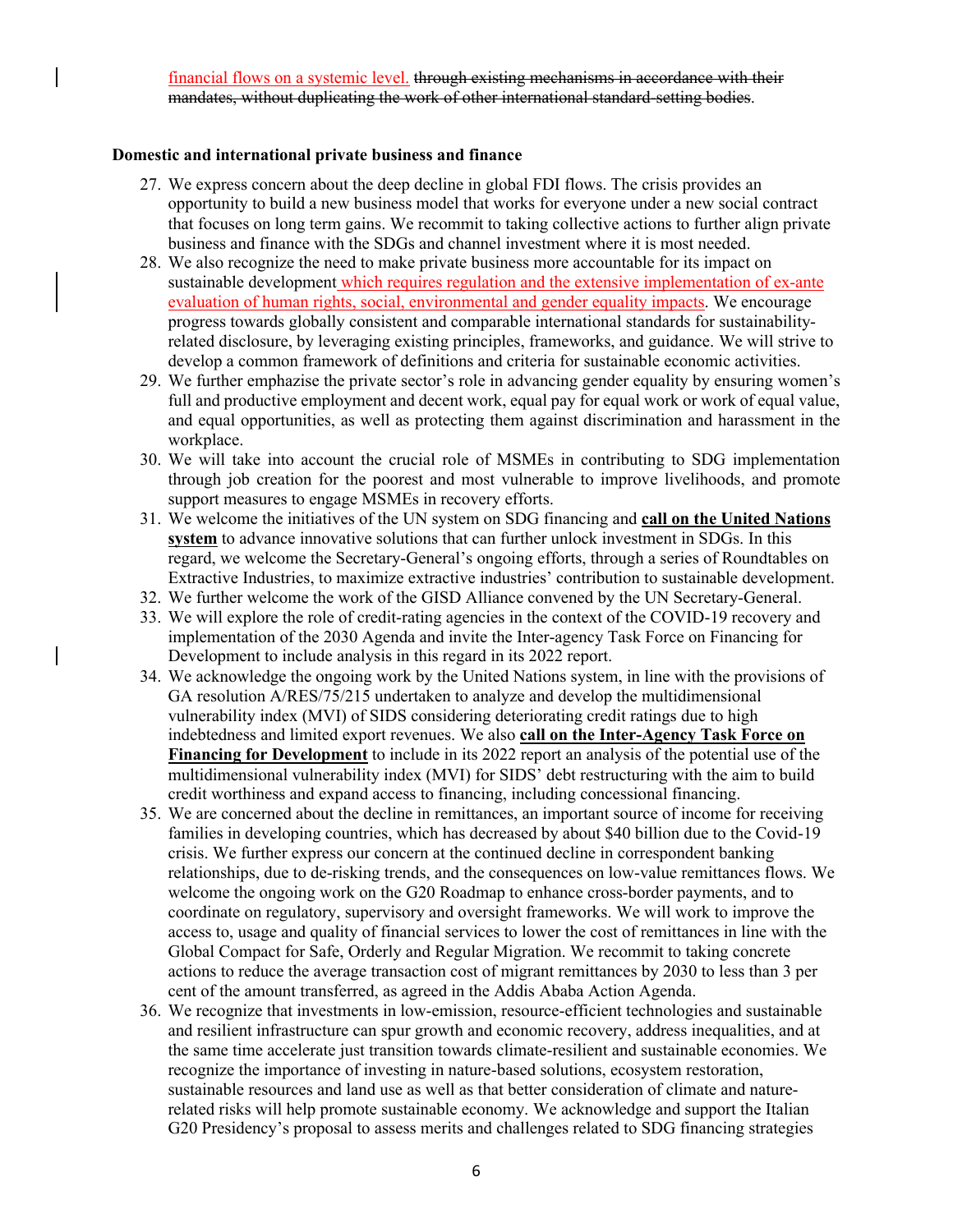and to put forward concrete proposals on how to fill the SDG-financing gap by mobilising innovative financing instruments, such as sustainability, SDGs and green bonds, in line with national development priorities.

- 37. We acknowledge the availability of capital in the market seeking investment opportunities in sustainable infrastructure, but most developing countries are unable to access this capital. At the same time, investors have been unable to adequately access viable investment projects in most developing countries. We reaffirm our strong political commitment to create an enabling environment at all levels that is conducive to delivering on the Sustainable Development Goals.
- 38. We will incentivize additional financing and investment in infrastructure and facilitate efforts to channel long-term sustainable investment to developing countries. We commit to help developing countries benefit from cheaper financing sources, develop a pipeline of investable projects, aligned to local, national and regional priorities and that are conducive to public services provisioning for a resilient recovery, and use risk-sharing mechanisms to incentivize private investment, where applicable. Projects involving blended finance, including public private partnerships, should share risks, reward fairly, include clear accountability mechanisms and capacity building for accounting and budgeting for contingent liabilities, and meet social and environmental standards. These projects have to avoid creating detrimental impacts on long term fiscal space of developing countries.
- 39. We underscore that investments in resilient public health infrastructure and public health systems aligned with the 2030 Agenda are key to advancing prosperity and development and alleviating poverty.
- 40. We **call on all relevant stakeholders** to place a focus on diagnostics for infrastructure needs to help identify gaps and financing requirements, and to create an enabling environment that accounts for resilience, adaptation to and mitigation of climate change. We recognize the important role of the UN development system to work with the World Bank and regional multilateral development banks in addressing the funding gaps in sustainable and quality infrastructure investment, complementing existing initiatives.

## **International Development Cooperation**

- 41. We stress that official development assistance (ODA), as the main channel for international cooperation, is key and indispensable for achieving the sustainable development goals. We express our concern that ODA as a share of donor country gross national income (GNI) has declined and urge developed countries to fulfil their unmet ODA commitments to developing countries, in keeping with their previous undertakings, and to scale up those efforts to play a meaningful role in eradicating poverty in all its forms and dimensions, including to achieve the national target of 0.7 per cent of gross national income and 0.15 to 0.20 per cent of ODA/GNI to the least developed countries. All development partners should align their support with the priorities of recipient countries, as identified in the national sustainable development strategies and integrated national financing frameworks of developing countries. We also acknowledge the need to mainstream a risk-informed approach in the planning and implementation of ODA. (moved to para 43)
- 42. We recognize the central role of international public finance in supporting the global recovery from COVID-19 and advancing the provision of global public goods, including vaccine development, manufacturing, and distribution, and building resilient and sustainable health systems. We **call on development partners** to support the COVID-19 recovery efforts of developing countries, especially the poorest and most vulnerable among them.
- 43. We welcome continued efforts to improve the quality, effectiveness and impact of development cooperation and other international efforts in public finance, including adherence to agreed development cooperation effectiveness principles.All development partners should align their support with the priorities of recipient countries, as identified in the national sustainable development strategies and integrated national financing frameworks of developing countries. We also acknowledge the need to mainstream a risk-informed approach in the planning and implementation of ODA.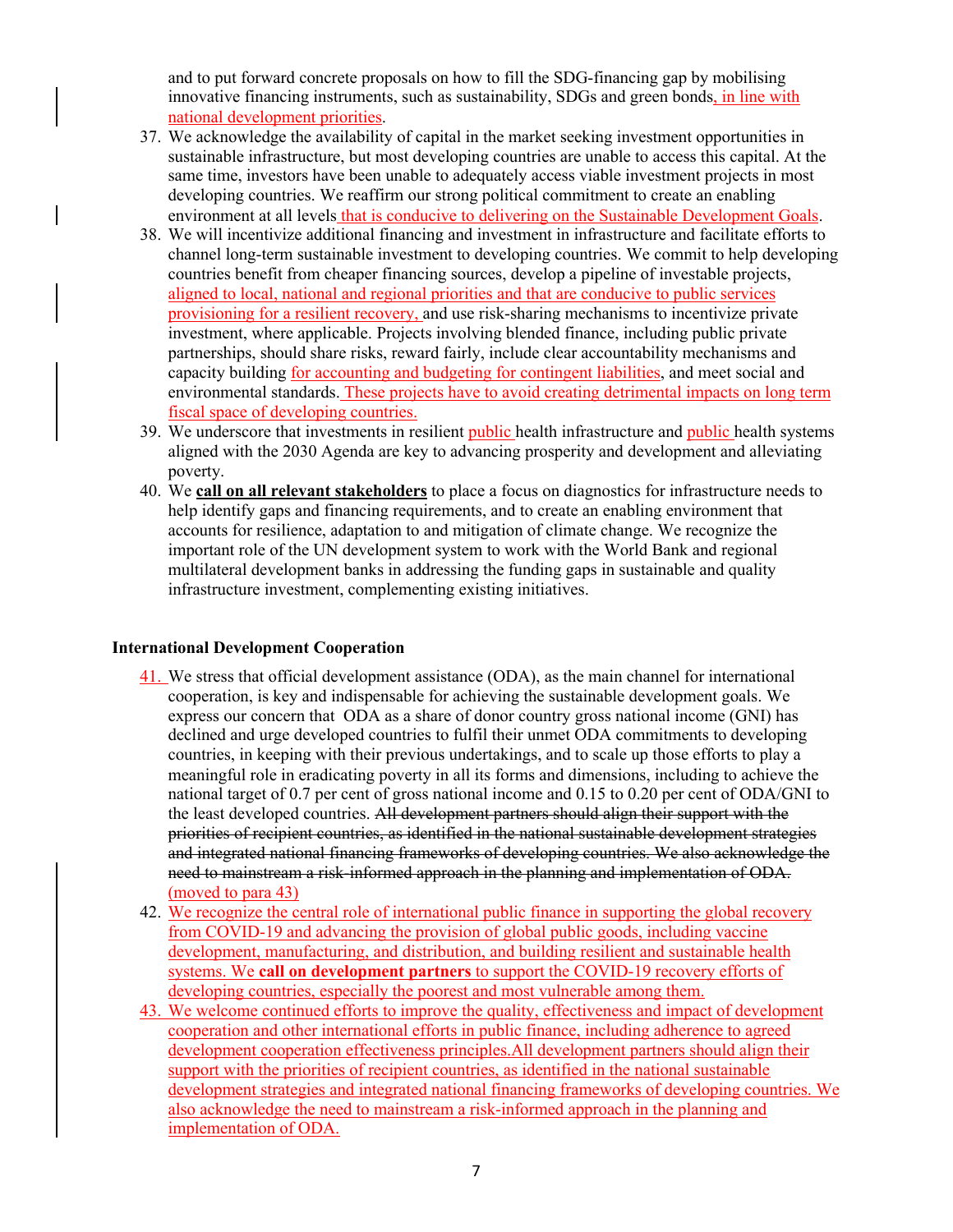- 44. We will continue to hold open, inclusive and transparent discussions on the modernization of ODA measurement and on the proposed measure of "total official support for sustainable development" and we affirm that any such measure will not dilute commitments already made. We note the establishment of the IAEG-SDGs Working Group on Measurement of Development Support. We note the first publication of data utilizing the measure of "total official support for sustainable development" (delete). We welcome continued efforts to improve the quality, effectiveness and impact of development cooperation and other international efforts in public finance, including adherence to agreed development cooperation effectiveness principles. (moved to para 43)
- 45. We recognize that South-South cooperation is an important element of international cooperation for development as a complement to, not a substitute for, North-South cooperation, and in this regard, we welcome the outcome of the second High-level United Nations Conference on South-South Cooperation. We also commit to strengthening triangular cooperation as a means of bringing relevant experience and expertise to bear in development cooperation.
- 46. We recognize the central role of international public finance in supporting the global recovery from COVID-19 and advancing the provision of global public goods, including vaccine development, manufacturing, and distribution, and building resilient and sustainable health systems. We **call on development partners** to support the COVID-19 recovery efforts of developing countries, especially the poorest and most vulnerable among them. (moved to para 42)
- 47. We recognize that in order to support the most finance-constrained countries, immediate steps must be taken by the international community to expand concessional financing and deliver it to where it is most needed. We encourage development partners to prioritize grant finance for the most vulnerable countries. We note the potential of blended finance, while recognizing that for different SDGs investment areas, differentother types of finance may represent the most more effective financing modalities.
- 48. We **call on national and regional development banks** to join forces with International Financial Institutions (IFIs) to provide a long-term coordinated response to the crisis and help countries to rebuild better, focusing on promoting an inclusive and sustainable recovery, in line with the Addis Ababa Action Agenda (AAAA) and the 2030 Agenda.
- 49. We recognize the need for increased longer-term financing for sustainable development that takes advantage of the current low interest environment. In this regard, we welcome the recent capital increases of Multilateral Development Banks (MDBs). We welcome further action to optimize MDBs' existing resources, as necessary. We encourage official lenders to explore options to provide ultra-long term fixed rate financing to developing countries for investment in long-term growth and development.
- 50. MDBs play a crucial role in supporting developing countries, providing long-term and technical assistance finance, which is critical to stimulating growth and sustainable development. We invite MDBs to scale up its financial support and leverage private finance that aligns with and respects to decrease vulnerabilities in support of efforts aligned with the national sustainable development goals and priorities of developing countries. In line with the AAAA, we encourage all development banks to establish or maintain social and environmental safeguards systems, including on human rights, gender equality and women's empowerment.
- 51. We stress the importance of scaling up and improving access to climate finance, which is additional to ODA, for countries that are particularly vulnerable to the impact of climate change, including through direct finance to communities, indigenous peoples, women and youth, and other relevant groups, to accelerate the implementation of climate change mitigation and adaptation policies. We will strengthen our efforts to increase adaptation finance and prioritize grant finance for developing countries, in particular those most vulnerable to the adverse impact of climate change such as LDCs, LLDCs, SIDS, MICs and countries graduating to a higher per capita income.
- 52. We stress that achieving the SDGs and building a low-emissions, climate resilient global economy requires the mobilization and alignment of finance and capital at scale. We recognize the catalytic role that domestic resource mobilization and international development finance can play in this regard, We recognize the importance of meeting the commitment by developed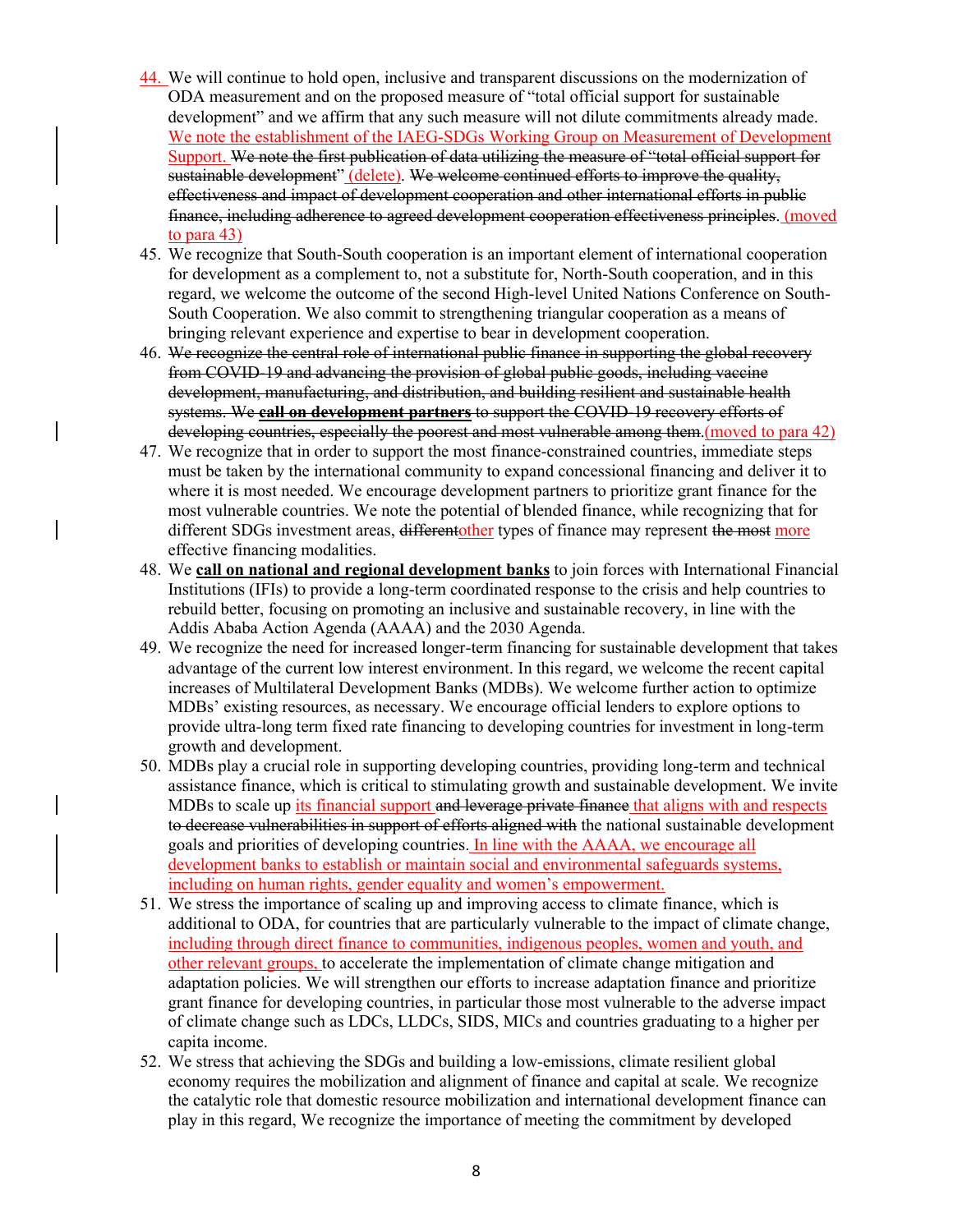countries to jointly mobilize US\$ 100 billion per year through 2025, additional to standing commitments to fighting povety and inequality .

53. We **invite the international community and all relevant stakeholders** to cooperate and mobilize resources, including through financial and in-kind assistance, as well as direct aid to host countries and refugee populations, with a view to enhancing the capacity of and reducing the heavy burden borne by countries and communities hosting refugees and displaced persons

#### **International trade as an engine for development**

- 54. We are concerned by the disruption of supply chains and the sharp reduction and slow recovery in world trade triggered by COVID-19. This has significantly affected developing countries. We will ensure that any emergency trade measures designed to tackle COVID-19 are targeted, proportionate, transparent, and temporary, protecting the most vulnerable and do not create permanent barriers to trade or disruption to global supply chains, and are consistent with WTO rules and the actual needs of countries. In particular, we will review current trade rules in order to promote the manufacturing of COVID-19 related medical products including vaccines, especially in developing and least-developed countries, by promoting access to technology, raw material and finance.
- 55. We are concerned about the adverse impact of the pandemic on tourism-dependent economies. We encourage Governments to facilitate the resumption of essential cross-border travel to normalize trade and services, in accordance with national laws and regulations, while safeguarding public health in line with our efforts to combat the pandemic as well as to minimize the socio-economic impacts of COVID-19.
- 56. We recognize the need to increase the sustainability and resilience of national, regional, and global supply chains that foster the sustainable integration of developing and least developed countries into the trading system, by faciliatating their access to technology and raw material, and share the objective of promoting (gender) inclusive economic growth including through increased participation of micro-, small-, medium-sized enterprises (MSMEs) in international trade and investment.
- 57. We recognize the need to scale up trade finance and trade-facilitation measures for the developing countries. We will continue to promote a universal, open, non-discriminatory and equitable international trading system under the WTO and recommit to advancing the necessary reform of the WTO and to improve its functioning as an essential step in reviving dynamic growth in global trade, especially of the developing countries.
- 58. We **call on all relevant stakeholders, including the United Nations**, to support developing countries in building capacity in promoting e-commerce while enabling effective policy space to implement domestic regulation including on data rights. We are convinced that the closing of the digital gap will contribute to achieving the goals and targets of the 2030 Agenda, as outlined in the Secretary General's Road Map for Digital Cooperation. We will continually consider the need for modernization of multilateral and regional trade agreements and international investment agreements with a view to enhancing their contribution to sustainable development. We **call on all relevant stakeholders, including the United Nations** to implement a temporary global moratorium on all provisions in all current trade and investment agreements that impede governments' policy space to implement necessary COVID-19 measures, including, but not limted to the international investment agreements (IIAs) and the dispute settlement mechanism thereof, that are forcing developing countries to pay huge compensation in the time of a pandemic..

## **Debt and Debt Sustainability**

59. We are concerned that the COVID-19 pandemic has exacerbated debt risk and exposed fragilities in the global financial architecture, with many IDA countries at high risk of or already in debt distress and a narrowing fiscal space in many developing countries. We note with concern that the pandemic and its particularly adverse effects on developing countries dependent on commodities,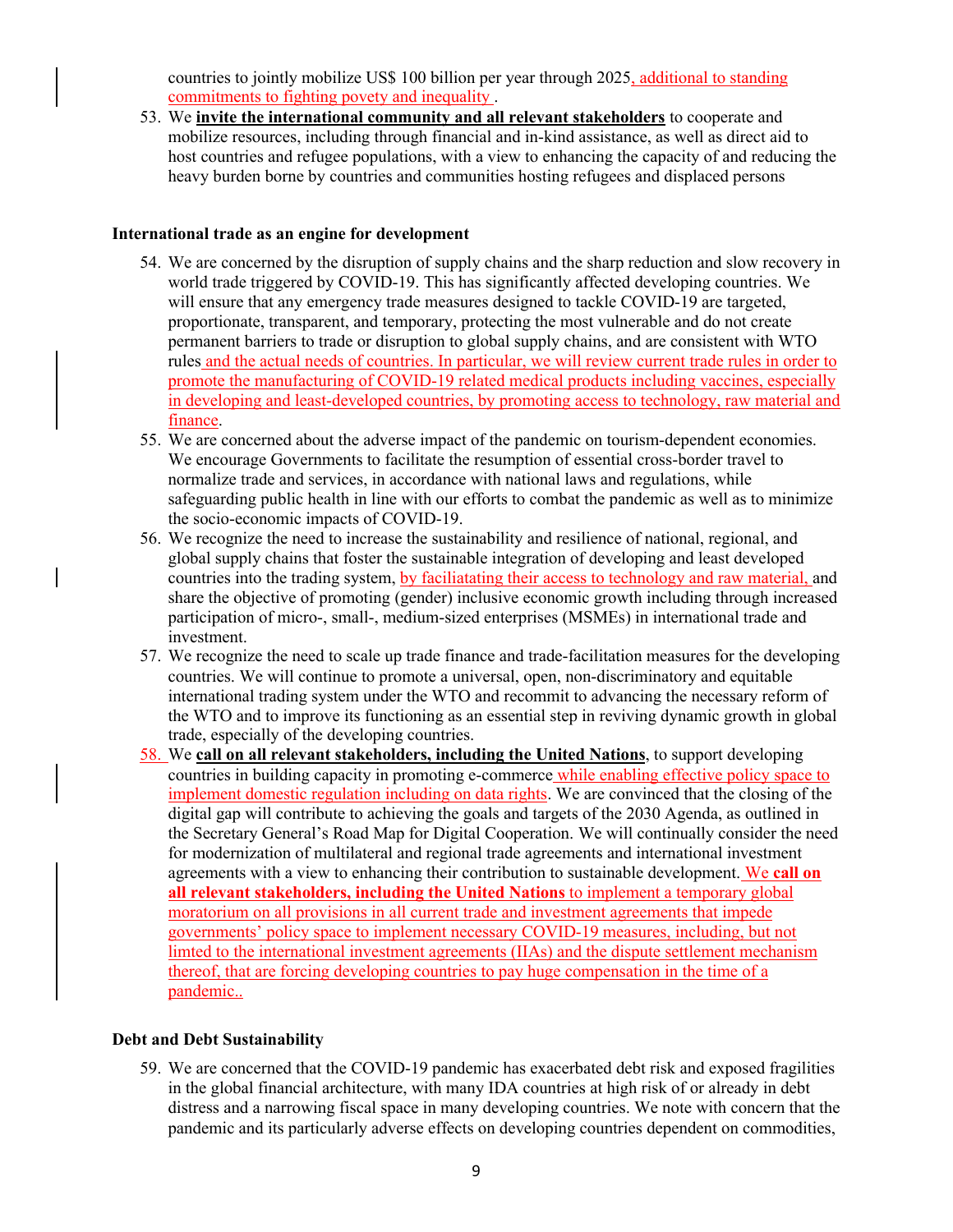remittances and tourism could significantly increase the number of countries in or at risk of debt distress. Debt distress has hampered developing countries' capacity to address health issues, including Covid19 vaccination, food security, growing unemployment and poverty rates. Ensuring debt sustainability and liquidity can play an important role in achieving a sustainable, inclusive and resilient recovery.

- 60. We welcome the G20's Debt Service Suspension Initiative (DSSI) as a welcome short-term initiative in alleviating liquidity pressures. However, further action, including debt cancellation, is needed forto provide developing countries, where needed and with special regard to lowincome countries, with the capacity and necessary time to tackle the crisis. We **call for expansion of the DSSI** to include all developing countries facing fiscal and liquidity challenges and request for relief. We also **call for extension of the DSSI** expanded to all countries in need and including debt payments cancellation beyond 2021, particularly for SIDS, which are among the countries experiencing the highest levels of indebtedness and multidimensional vulnerability.
- 61. We invite official bilateral, multilateral and private creditors to include state-contingent debt instruments in their own lending, building on existing experiences. We reiterate our call to work towards a global consensus on guidelines for debtor and creditor responsibilities in borrowing by and lending to sovereigns. In this regard, we note the United Nations Conference on Trade and Development principles on responsible borrowing and lending. We encourage creditors and debtors to expand explore debt swap initiatives for sustainable development and climate action, noting past experiences and ensuring country ownership and transparency at every stage. These initiatives should always be developed additional to existing ODA commitments. We encourage the exploration of debt cancellation mechanisms, eredit enhancements and debt buy backs in specific circumstances to incentivize creditor participation without reducing relief for the debtor.
- 62. We are concerned about the lack of participation of private creditors in DSSI. Without their participation, public resources are likely to be used to bail out private creditors rather than for recovery and development. We encourage the international community to consider measures to incentivize greater private sector participation on comparable terms, when requested by eligible countries. We call on multilateral institutions to engage in the different debt cancellation and restructuring initiatives. Possibilities to fund multilateral participation in debt relief, as it has happened in the past, should be explored, including IMF gold reserve sales, donor countries donations to a trust fund and SDR reallocation.
- 63. We welcome the G20 Common Framework for Debt Treatment beyond DSSI, which should offers a platform for transparent and broad-based creditor participation and for deeper debt treatment than currently provided by the DSSI. We welcome the operationalization of the "Common Framework for Debt Treatments beyond the DSSI" to address debt vulnerabilities comprehensively and on a case-by-case basis and commit to its full and transparent implementation. We are deeply concerned that participation of multilateral institutions and private sector is not binding within the Common Framework, and that many developing countries remain excluded. Debt treatment should be aligned with the SDGs Addis Ababa Action Agenda, gender equality commitments under Beijing Action Plan, and the goals of the Paris Agreement.
- 64. We stress that debt restructuring, including debt cancellation, should create an enabling environment for investing in the SDGs while maintaining sustainable debt levels. Debt restructuring should be coupled with addressing the systemic debt vulnerabilities, improving fiscal policies and ultimately managing debt in a more transparent and sustainable manner and enabling vulnerable countries to access the borrowing needed to finance the SDGs.
- 65. We recognize that the existing tools and mechanisms are insufficient to provide long term solutions to the increasing debt vulnerabilities in a timely, orderly comprehensive and fair manner. In this regard, we agree to establish an open-ended intergovernmental working group under the auspices of the UN **call on the international community** to initiate dialogue with a view to establishing a binding, UN multilateral framework -towards in-an inclusive platform on sovereign debt crisis resolution for all countries to advance the discussion on debt cancellation, debt restructuring, debt transparency and responsible lending and borrowing and the rules of engagement, including with the private sector.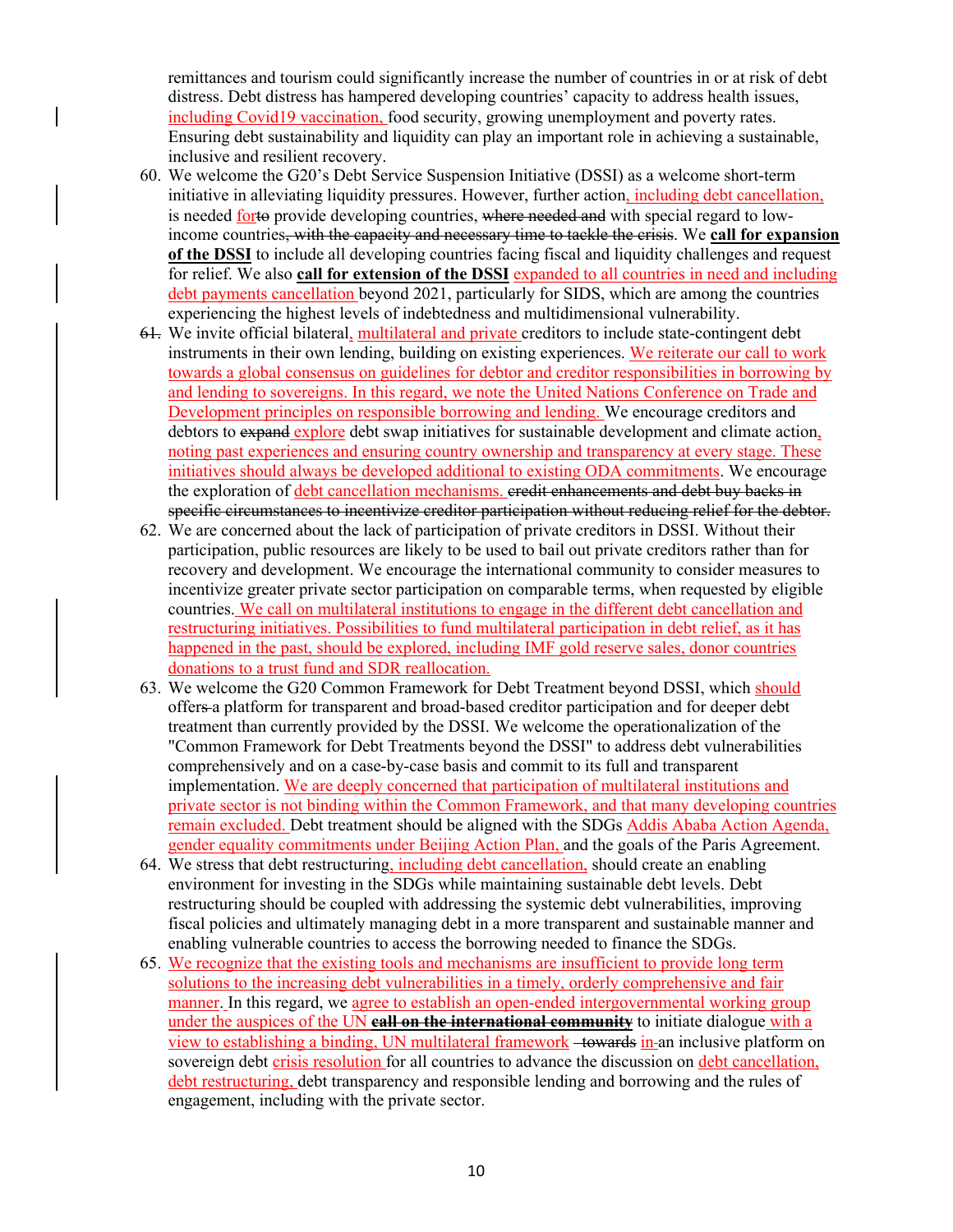#### **Addressing systemic issues**

- 66. We recognize the urgency to strengthen global coordination and policy coherence to protect global financial and macroeconomic stability. We acknowledge the role of monetary policy and financial regulation in ensuring financial stability, including by strengthening the resilience of the financial system to climate-related risks.
- 67. We recognize that climate change poses risks to the stability of the financial system. Climate risk considerations need to be further included in global financial regulation in a timely fashion. We invite central banks to continue integrating climate risks into policy frameworks, through methods that avoid penalizing countries with climate vulnerabilities. We further encourage regulators to support climate risk management of financial institutions, in tandem with the climate finance obligations under all international frameworks. We recognize the need to expand the notion of risk to that experienced by marginalized communities, women and other groups that are disproportionately impacted by multidimensional crises. Therefore we encourage central and regional banks, as well as International Financial Institutions, to develop a common framework to adress these dimensions in a comprehensive manner.
- 68. Even as international financial markets have since recovered, many developing countries–in particular the poorer and more vulnerable–continue to face difficulties in accessing international liquidity. We note with concern the record capital outflows from developing countries in early 2020, and the spectre of a repeat episode of outflows as interest rates begin to rise. Recognizing the direct relationship between volatile capital outflows and debt unsustainability and crises, Ccredible measures such as capital account regulations, are needed to keep liquidity and capital volatility problems from turning into solvency problems.
- 69. We underscore the importance of a functioning and adequate global financial safety net and a well-funded IMF to ensure liquidity for health and economic recovery in develoipng countries to building forward better, while including pro-poor and climate considerations. We continue to support a strong, quota-based and adequately resourced IMF through a quota increase as well as strengthening the voting rights of developing countries..
- 70. We recognize that to urgently unlock much needed liquidity, a new general allocation of Special Drawing Rights (SDRs) could be a critical first step. We welcome the progress made on the path to a new general allocation of SDRs, which we are willing to support on the basis of the IMF Articles of Agreement and of a detailed and convincing IMF proposal. We therefore **call for a new and sizeable SDR allocation** of at least US\$ 3 trillion 650 billion. To ensure this primarily benefits low-income and middle-income countries, we **call for voluntary reallocation of SDRs** in line with their role and functioning from countries with sufficient international reserves to support countries most in need. We also **call for strong collaboration among donor countries** to find efficient and transparent options for these SDR reallocations. We stress the need to improve the transparency and accountability of how SDRs are used as well as the inequality built into SDR allocation whereby low-income countries receive only approximately 3% of total SDRs issued.
- 71. We **call on Member States and IFIs** to provide more liquidity in the financial system, especially in all developing countries, including by increasing access to concessional finance for developing countries, and, in this regard, note the ongoing discussions regarding emerging initiatives, including the proposal for creation of the Liquidity and Sustainability Facility (LSF) and the Fund to Alleviate COVID-19 Economics (FACE). With regard to the LSF facility, we call for a careful approach to potential macrofinancial and institutional risks for African governments and central banks
- 72. Rapid technological change– manifested by growth of the digital finance ecosystem and emergence of novel digital assets – is creating new challenges for monetary authorities and regulators, including the rise of digital currencies and digital finance. We **call on regulators** to continue to monitor these changes and support enabling environments that take due account of risks speculation and volatility while still fostering competition and innovation in the financial system.
- 73. We request decide to establish a Global Technology Assessment Mechanism at the the United Nations to support developing countries through knowledge sharing and capacity building in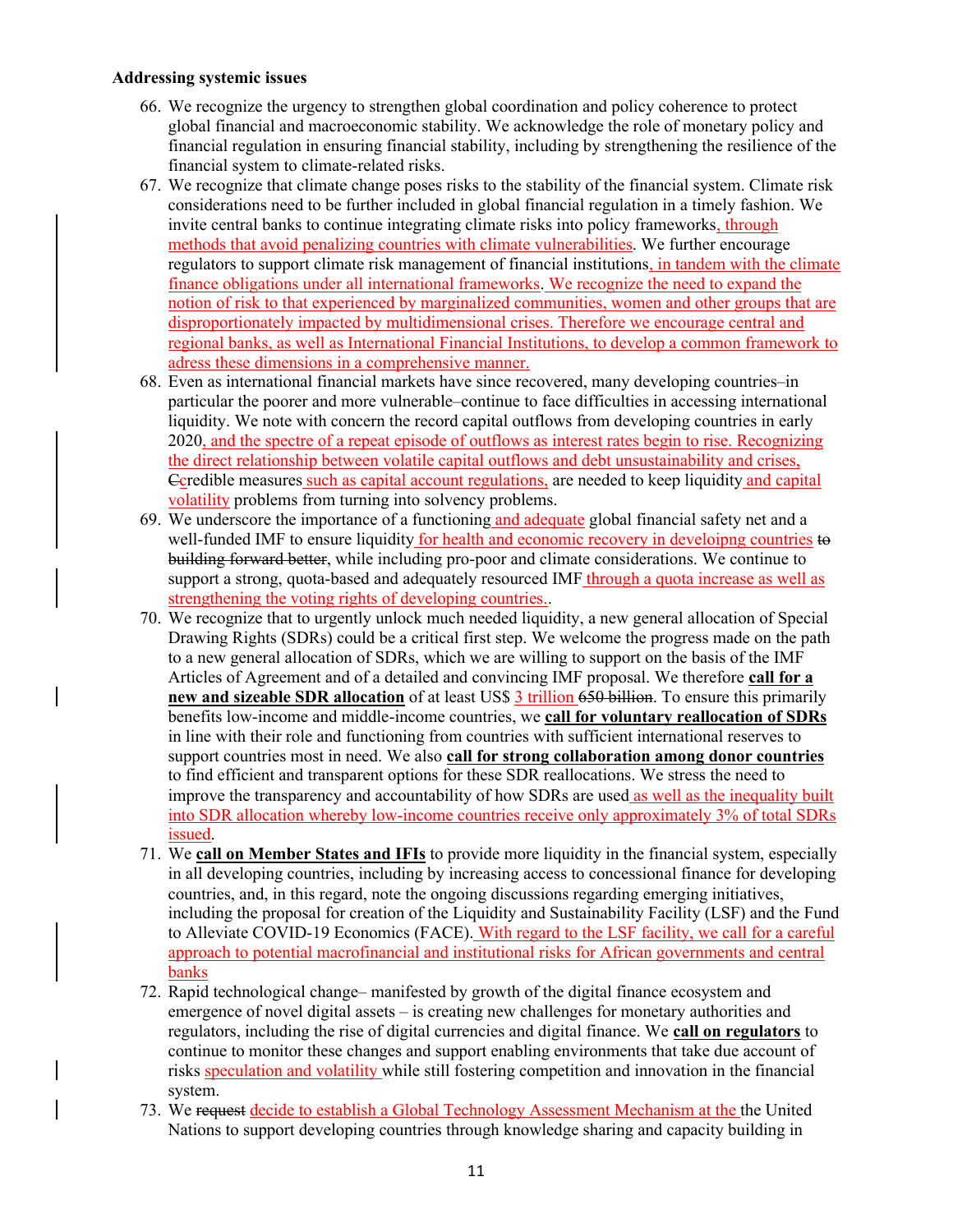order to better understand the implications of emerging digital technologies for fiscal and monetary policies and harness the opportunities offered by technologies.

# **Science, technology, innovation and capacity building**

- 74. We recognize that the COVID-19 pandemic has accelerated the digital transition and a shift towards digital business models. We are concerned about the risks of a widening of the digital divide in- and between countries, especially related to gender, and the possible negative impact of emerging digital technologies on job creation, social protection and equality.
- 75. We further recognize the contribution of digitalization to development while aknowledging that digitalization can amplify pre-existing inequalities if we do not make concerted efforts to foster open, secure, and inclusive digital ecosystems.
- 76. We therefore underscore the urgent need to accelerate investment in the digital transition and strengthen efforts to bridge the digital divide, especially for women and build an open, free and secure digital world. We **call for strengthened international cooperation** and call on the Science, Technology and Innovation Forum 2021 and the  $24<sup>th</sup>$  session of the ECOSOC Commission on Science and Technology for Development to present recommendations to member states on global governance of digital technologies and digitalization to address the digital divide and to support developing countries in strengthening science, technology and innovation, including financing investment in ICT infrastructure.
- 77. We urge strengthening of digital skills, as they are a prerequisite for inclusive participation in the digital economy, and provide data protection and online security as a prerequisite for a new digital ecosystem for inclusive development. We encourage greater cooperation to implement the recommendations in the Secretary General's Road Map for Digital Cooperation.
- 78. We acknowledge that the benefits of the emerging digital economy need to be more widely shared. Collective efforts towards new rule setting are needed that not only favors large digital enterprises, but provides for an open, fair, and non-discriminatory business environment, including support for access of MSMEs to finance, information and markets, while protecting and empowering consumers.
- 79. We welcome the role of financial innovation in enhancing financial inclusion, while recognizing its associated challenges for consumer protection, new forms of exclusion, cyber security, and financial stability. We also underscore the need to grasp the opportunities and tackle the challenges associated with financial technology, especially for women who are disproportionately affected by it.
- 80. We will strengthen dialogue, including at the United Nations, between policymakers, regulators, and innovators to promote mutual learning and create awareness of the opportunities for financial inclusion.

## **Data, monitoring and follow-up**

- 81. We underline the importance of data in assessing the impact of the COVID-19 pandemic and in identifying gaps for accelerated action. Timely, quality, open, age, sex, and disability disaggregated and geospatially enabled data and statistics are needed to understand, manage, and mitigate the human, social and economic effects of the pandemic and make progress towards achieving the SDGs.
- 82. We will further strengthen efforts to collect, analyze and disseminate disaggregated data, which is critical in measuring the disparate impacts of the pandemic on communities and groups.
- 83. We underscore the need to scale up financial support, equipment and infrastructure and technical assistance to strengthen capacities of national statistical offices and fill data gaps. In this regard, we recognize that civil registration and vital statistics systems and geospatial information sources must be a priority to prepare for future disasters and make progress on the SDGs.
- 84. We recognize the opportunities and challenges around new sources of data for public policy. We **call for increased support from all sources**, including international cooperation, to strengthen